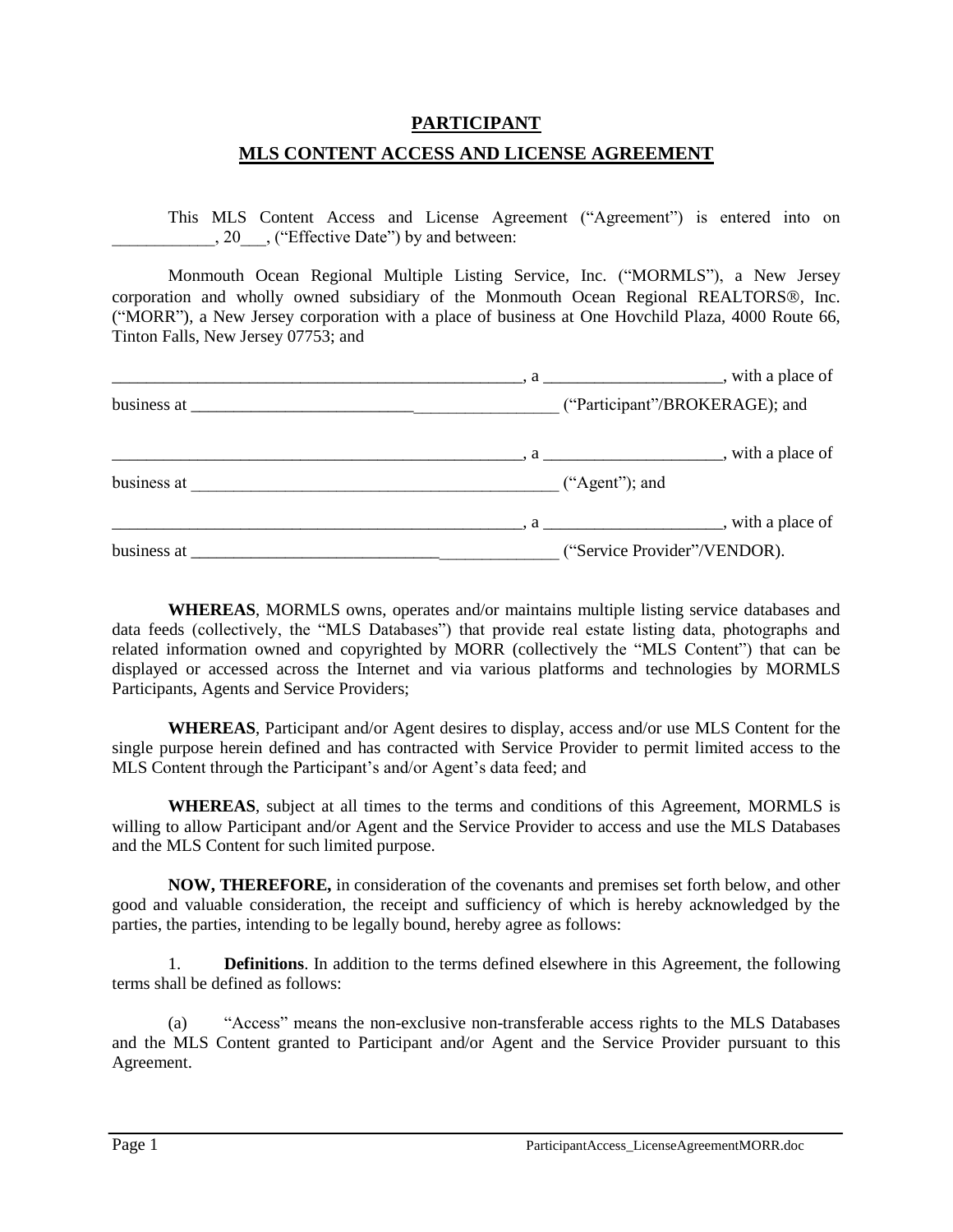(b) "License" means the license rights more particularly set forth in Section 4 of this Agreement.

(c) "Participant" means the sole proprietor, partner, corporate officer, or other licensed broker who acts on behalf of a Firm's principals and meets all other qualifications for REALTOR® Membership established in Article XVII, Section 3, of the Bylaws of MORR.

(d) "Agent" means an MORMLS Member, other than a Broker or Affiliate, who is a salesperson or other associate affiliated with a Participant and holds a valid New Jersey Real Estate License other than a broker's license.

(e) "MORMLS Rules and Regulations" means, collectively, the MORMLS policies, bylaws and rules and regulations, including any changes, amendments and additions as may be made from time to time and without advanced notice.

(f) "Service Provider" means the individual or entity specified on the first page of this Agreement and the "Request for MLS Content" attached to and made a part of this Agreement. Such request shall include the purpose of the request and how the MLS Databases and MLS Content shall be used by the Service Provider and Participant and/or Agent and shall be signed by both the Service Provider and the Participant or the Participant's Authorized Representative.

(g) "Authorized Representative" means an MORMLS Participant or a Broker Manager in the Participant's firm authorized by the Participant to Access MLS Content and enter into this license agreement on behalf of Participant's firm.

(h) "IDX" means Internet Data Exchange, a means for Participant or Agent to display on Participant's or Agent's Internet Website the MLS Content in accordance with the MORMLS Rules and Regulations, including any changes, amendments and additions as may be made from time to time and without advanced notice.

2. **Agreement Term**. Unless terminated as provided for herein, this Agreement shall have an initial term of one (1) year commencing on the Effective Date, and, thereafter, this Agreement shall renew automatically for additional one (1) year periods, unless a party provides the other parties with written notice that it does not wish to renew the Agreement, such notice to be provided no less than thirty (30) days prior to the expiration of the then current term. The initial term and each renewal term are collectively referred to herein as the "Term."

3. **Ownership**. The MLS Databases and the MLS Content, together with all intellectual property rights therein, are and shall remain the exclusive property of MORR and MORMLS or its licensors, as applicable. Other than the limited license rights described herein, neither Participant nor Agent nor Service Provider has any rights, title or interests in or to the MLS Databases or the MLS Content.

4. **License.** Subject at all times to the terms and conditions of this Agreement, and the MORMLS Rules and Regulations, Participant and/or Agent and Service Provider are hereby granted for the Term of this Agreement a non-exclusive and non-transferable limited license to Access MLS Databases and the MLS Content solely for the purpose described in Section 31 of this Agreement and for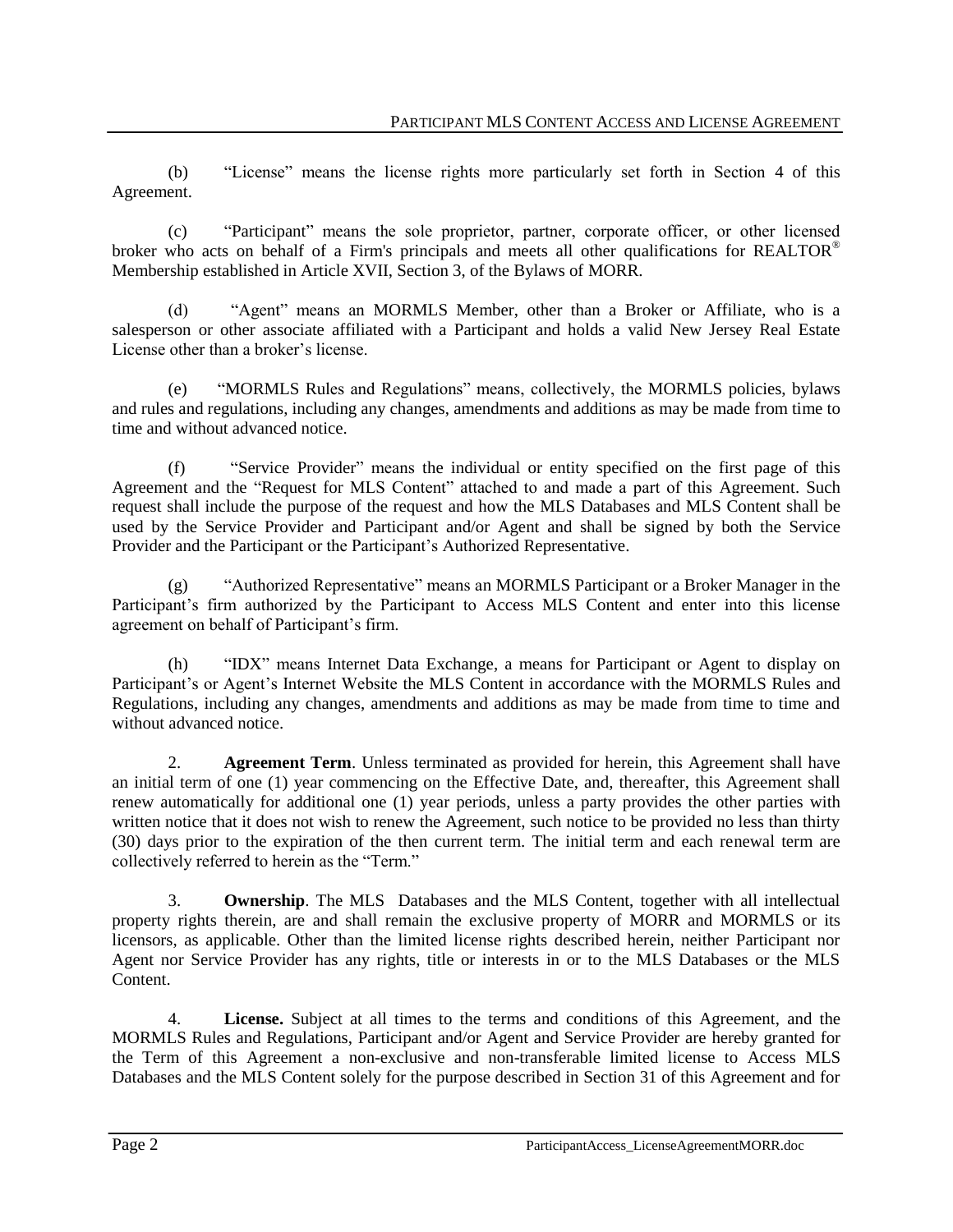no other purpose whatsoever. If MLS Content is used for IDX purposes, any Internet Website used for publication of the MLS Content or any portion thereof must be controlled by a Participant or Agent and advertised as Participant's or Agent's Internet Website. The Access granted hereby to Participant and Service Provider shall be limited to the data transfer process provided by MORMLS. Unless otherwise agreed to in advance by MORMLS in writing, Participant and/or Agent shall not market or permit Access to Participant's or Agent's IDX data feed to any person or entity that is not authorized to receive or view such under the MORMLS Rules and Regulations or under applicable laws governing the providing of real estate services.

5. **Unauthorized Use**. Neither Participant nor Agent nor Service Provider shall knowingly allow any third party to Access, display or use in any way the MLS Databases or the MLS Content in a manner that exceeds, is contrary to, or in violation of the specific Access and License rights granted herein. Neither Participant nor Agent nor Service Provider shall transmit or permit Access, display or use in any way the MLS Databases or the MLS Content other than for the single purpose as described in Section 31 of this Agreement.

6. **Fees**. As consideration for the License granted by this Agreement, Participant and/or Third party vendor shall pay MORMLS the following fees (collectively the "Fees"):

One-time Set Up Fee \$\_\_\_\_\_\_\_\_\_\_\_\_\_\_\_\_\_\_\_\_\_\_\_

Annual Maintenance and Monitoring Fee \$

7. **Late Payments and Taxes**. MORMLS may charge interest on any overdue amounts at the rate of one and one-half percent (1.5%) per month or the maximum amount allowed by law, whichever is less, commencing with the date such amounts were due. Participant and/or Agent shall be responsible for all sales taxes and other taxes, levies and assessments related to or arising from Participant's and/or Agent's Access to and use of the MLS Databases and the MLS Content, except for taxes based on the net income of MORMLS. Participant and/or Agent shall promptly pay such taxes, levies or assessments or, if MORMLS has paid any such amounts, reimburse MORMLS for all such taxes, levies or assessments.

The Fees may be increased from time to time, but no more frequently than once in any calendar year. MORMLS shall provide advance written notice or e-mail at least thirty (30) days prior to the effective date of any such increase.

8. **Security Measures**. Both Participant and/or Agent and the Service Provider shall utilize appropriate security protection, including adequate firewalls, and other reasonable and customary efforts to secure, protect and prevent the MLS Databases and the MLS Content from unauthorized Access and use by third parties. In particular, but without limiting the foregoing, Participant and/or Agent shall change all such Access and/or security codes or passcodes in the event an employee or agent of Participant is terminated or resigns. In the event the Service Provider is terminated or resigns, the Participant and/or Agent shall immediately notify MORMLS and MORMLS shall terminate the Service Provider's Access and/or security codes or passcodes. Participant shall cooperate with MORMLS, as requested by MORMLS, in order to assist MORMLS with monitoring Access to and use of the MLS Databases and the MLS Content in the event MORMLS reasonably suspects or otherwise has reason to believe that a Participant's and/or Agent's Website has caused or permitted a breach in the security of the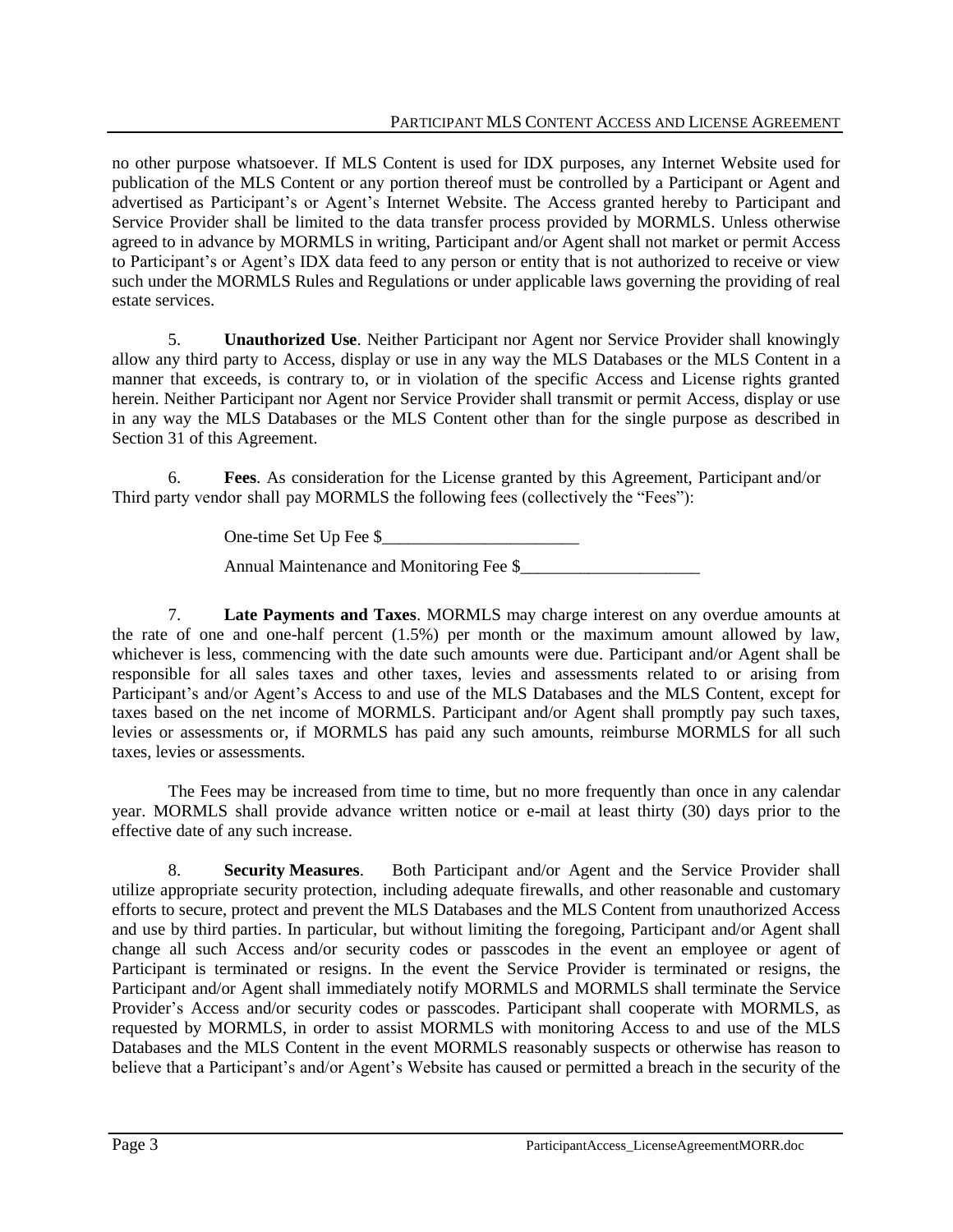MLS Databases or MLS Content or is being operated or maintained in a violation of this Agreement or MORMLS Rules and Regulations, as may by changed, amended or modified from time to time.

MORMLS shall issue to Participant's and/or Agent's Service Provider the security codes and/or passcode to be used by Service Provider to Access the MLS Databases and the MLS Content. The Access granted hereby to Service Provider is limited to the data transfer process provided by MORMLS and solely for the purpose described in Section 31 of this Agreement and for no other purpose whatsoever. MORMLS shall have the right, but not the obligation, to monitor the Service Provider's use of the MLS Databases and the MLS Content and in the event MORMLS determines, in its sole discretion, that the MLS Databases or the MLS Content is being misused or threaten to be misused by the Service Provider, MORMLS may terminate the Service Provider's Access rights, without prior notice.

9. **Non-Disclosure and Confidentiality**. Each party hereunder may disclose to the other certain Confidential Information of such party or of such party's associated companies, suppliers, or principals. The Term "Confidential Information" means the MLS Databases and the MLS Content, as well as any other information or data that is of value to its owner, that is clearly designated (in writing) as being confidential and is otherwise treated by its owner as confidential

10. **Termination of License**. In the event Participant and/or Agent fails to pay any Fees when due, or MORMLS, in its sole discretion, determines that a party to this Agreement has failed to comply with any term or condition of this Agreement or the MORMLS Rules and Regulations, MORMLS shall provide the offending party with written notice of such non-payment or non-compliance, and the party shall have five (5) business days from the date of receipt of the notice, to modify, correct and/or remedy such non-payment or non-compliance. Should a party fail to pay such amounts due or remedy, to MORMLS' satisfaction, such non-compliance within the five (5) day period, MORMLS shall have the right to terminate the party's License, and Access, immediately and without further notice.

In the event MORMLS determines, in its sole discretion, that a party to this Agreement has failed to comply with any terms or conditions of this Agreement or the MORMLS Rules and Regulations and that such non-compliance may materially or adversely affect the integrity of the MLS Databases and/or the MLS Content, MORMLS shall have the right to terminate the party's License, and Access, immediately and without prior notice to the party.

11. **Return of Confidential Information**. Upon the expiration or termination of this Agreement, as provided for herein, each party shall promptly return all Confidential Information of the other party's then in its possession, and the parties shall immediately return or destroy (as directed by MORMLS) any and all copies of the MLS Database and the MLS Content, as well as all Access codes and/or passcodes used to Access the MLS Database and the MLS Content. Participant and/or Agent shall certify in writing to MORMLS that all such copies have been returned and/or destroyed, as applicable, within ten (10) days of MORMLS' request.

12. **Responsibilities of Participant**. Participant acknowledges and agrees that Participant is solely responsible for: (a) the development, manufacture, marketing, security and support of Participant's Website that utilizes the MLS Databases or the MLS Content; (b) the use and/or integration of the MLS Content into and/or with the Participant's Website, a third party's Website or a Service Provider's Website, system or software; (c) the actions of the Service Provider in the creation or modification of the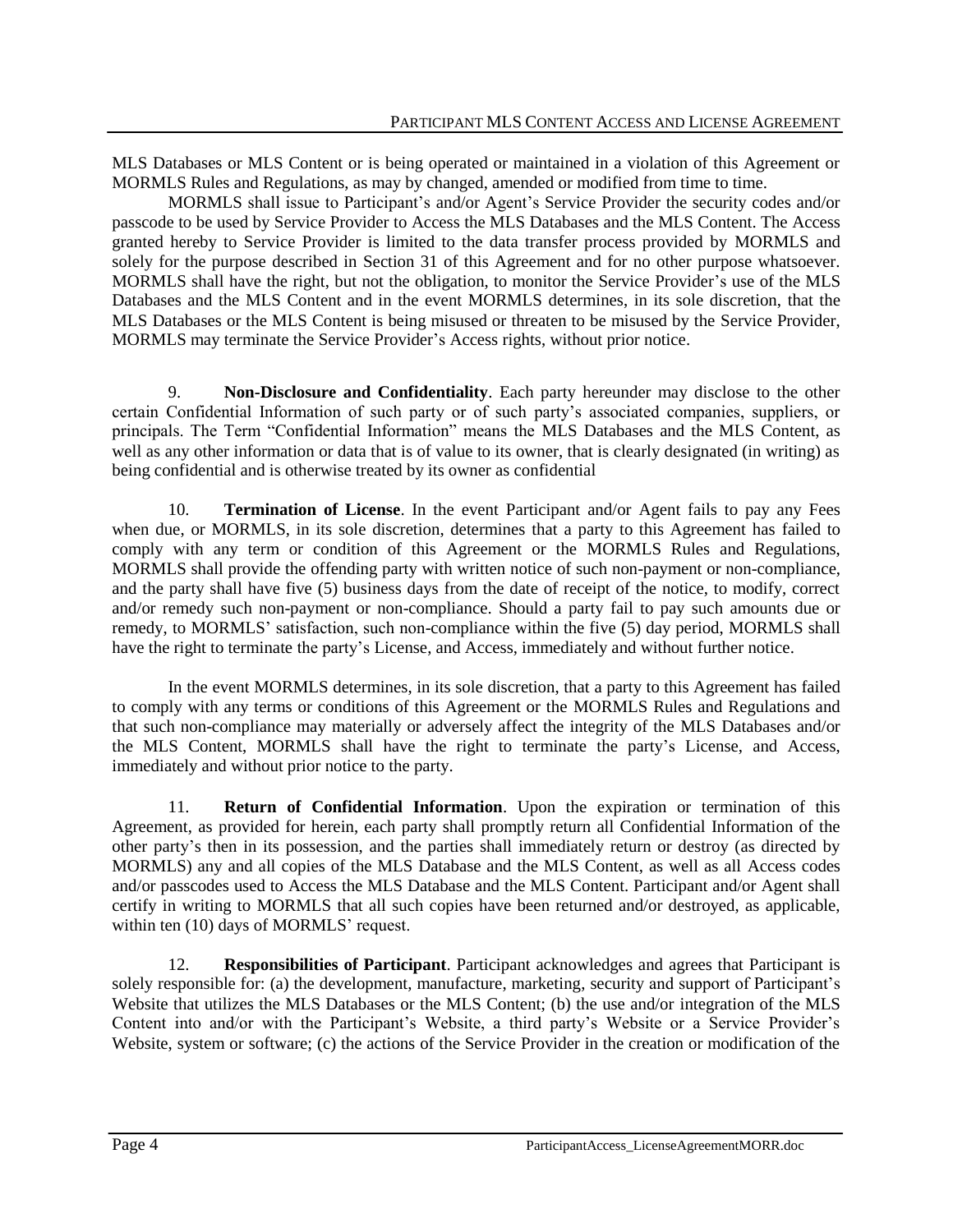Participant's Website or in the Participant's use of a Service Provider's Website, system or software; and (d) the prompt and complete cooperation with MORMLS as described herein.

13. **Responsibilities of Agent**. Agent acknowledges and agrees that Agent is solely responsible for: (a) the development, manufacture, marketing, security and support of Agent's Website that utilizes the MLS Databases or the MLS Content; (b) the use and/or integration of the MLS Content into and/or with the Agent's Website, a third party's Website or a Service Provider's Website, system or software; (c) the actions of the Service Provider in the creation or modification of the Agent's Website or in the Agent's use of a Service Provider's Website, system or software; and (d) the prompt and complete cooperation with MORMLS as described herein.

14. **Responsibilities of Service Provider**. Service Provider hereby agrees that: (i) it is bound by the terms, conditions and obligations contained in this Agreement, in addition to the MORMLS Rules and Regulations; (ii) it will immediately notify MORMLS in the event it discovers that Participant and/or Agent has violated any terms, conditions or provision of this Agreement (including, without limitation, the MORMLS Rules and Regulations); and (iii) it will cooperate with MORMLS, as directed by MORMLS, in enforcing MORMLS' rights against Participant and/or Agent pursuant to this Agreement.

15. **Participant Warranties and Representations**. Participant represents and warrants that: (a) Participant has the power and authority to enter into this Agreement; and (b) the Participant's Website that utilizes the MLS Databases or the MLS Content does not and will not infringe any trade name, trademark, trade secret, patent, or copyright or other intellectual property or other rights of any third party. Participant agrees to defend, indemnify and hold MORMLS (and/or its parent, subsidiaries, affiliates, agents, owners, employees and directors) harmless from any and all claims or suits against MORMLS (and/or its parent, subsidiaries, affiliates, agents, owners, employees and directors) arising out of or related to Participant's Website, the use of Participant's Website, and/or any breach or alleged breach of any of the foregoing representations or warranties.

16. **Agent Warranties and Representations**. Agent represents and warrants that: (a) Agent has the power and authority to enter into this Agreement; and (b) the Agent's Website that utilizes the MLS Databases or the MLS Content does not and will not infringe any trade name, trademark, trade secret, patent, or copyright or other intellectual property or other rights of any third party. Agent agrees to defend, indemnify and hold MORMLS (and/or its parent, subsidiaries, affiliates, agents, owners, employees and directors) harmless from any and all claims or suits against MORMLS (and/or its parent, subsidiaries, affiliates, agents, owners, employees and directors) arising out of or related to Agent's Website, the use of Agent's Website, and/or any breach or alleged breach of any of the foregoing representations or warranties.

17. **Service Provider Warranties and Representations**. Service Provider represents and warrants that: (a) Service Provider has the power and authority to enter into this Agreement; and (b) the Service Provider's system, software, Website, processes or techniques that utilize the MLS Databases or the MLS Content do not and will not infringe any trade name, trademark, trade secret, patent, or copyright or other intellectual property or other rights of any third party. Service Provider agrees to defend, indemnify and hold MORMLS (and/or its parent, subsidiaries, affiliates, agents, owners, employees and directors) harmless from any and all claims or suits against MORMLS (and/or its parent, subsidiaries, affiliates, agents, owners, employees and directors) arising out of or related to the use of Service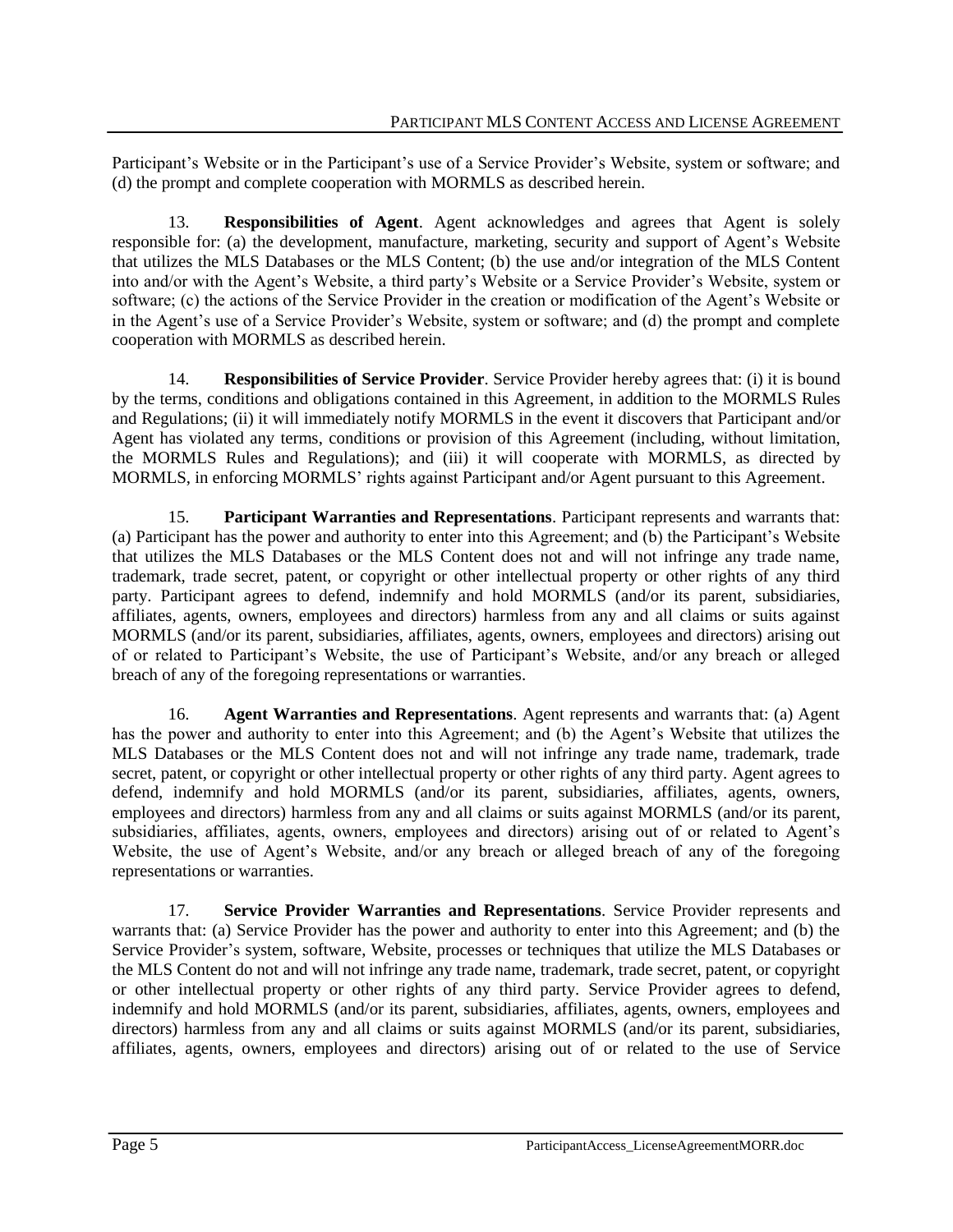Provider's system, software, Website, processes or techniques, and/or any breach or alleged breach of any of the foregoing representations or warranties.

18. **Warranties of MORR and MORMLS**. MORR and MORMLS hereby warrant and represent that they have full power and authority to enter into and consummate the transactions contemplated in this Agreement and to grant the License and Access rights set forth herein.

19. **Disclaimer of Warranties**. **EXCEPT AS EXPLICITLY PROVIDED HEREIN, MORR AND MORMLS EXPRESSLY AND SPECIFICALLY DISCLAIM AND REJECT ANY AND ALL WARRANTIES OF ANY KIND, INCLUDING, WITHOUT LIMITATION, ANY WARRANTIES REGARDING THE ACCURACY, RELIABILITY, COMPLETENESS AND/OR TIMELINESS OF THE MLS DATABASES OR THE MLS CONTENT, OR ANY WARRANTIES OF NONINFRINGEMENT, MERCHANTABILITY AND FITNESS FOR A PARTICULAR PURPOSE. WITHOUT IN ANY WAY LIMITING THE GENERALITY OF THE FOREGOING, MORMLS CANNOT AND DOES NOT WARRANT THAT THE MLS DATABASES OR THE MLS CONTENT WILL BE AVAILABLE AT ALL TIMES OR ON A CONSISTENT BASIS.** 

20. **Limitation of Liability. IN NO EVENT WILL MORMLS OR MORR BE LIABLE TO A PARTY TO THIS AGREEMENT FOR ANY INDIRECT, INCIDENTAL, PUNITIVE OR CONSEQUENTIAL DAMAGES (INCLUDING, WITHOUT LIMITATION, ANY LOST DATA OR LOST PROFITS) ARISING OUT OF A PARTY'S ACCESS TO OR USE OF THE MLS DATABASES OR THE MLS CONTENT, EVEN IF MORMLS AND/OR MORR HAVE BEEN ADVISED OF THE POSSIBILITY OF SUCH DAMAGES. MORMLS'S LIABILITY TO A PARTY FOR ANY CAUSE WHATSOEVER, REGARDLESS OF THE FORM OF THE ACTION WILL BE STRICTLY LIMITED TO THE FEES THAT HAVE ACTUALLY BEEN PAID BY THE PARTY TO MORMLS DURING THE SIX (6) MONTH PERIOD IMMEDIATELY PRECEDING THE EVENT THAT CAUSED SUCH DAMAGE.**

21. **Entire Agreement**. This Agreement expresses the complete and final understanding with respect to the subject matter hereof and supersedes and cancels all previous and contemporaneous written and oral agreements and communications relating hereto.

22. **Assignment**. No party to this Agreement may assign, transfer or pledge this Agreement, or any interest, license or rights herein, in any manner, without the prior written consent of MORMLS. This Agreement shall be binding upon, and inure to the benefit of, the parties' successors and permitted assigns.

23. **Independent Contractor**. The parties to this Agreement are independent contractors and this Agreement shall not be construed to create any employment, partnership, joint venture, or agency relationship between the parties or authorize any party to bind or commit another.

24. **Non-Waiver**. Any failure by a party to detect, protest, or remedy any breach of this Agreement shall not constitute a waiver or impairment of any such term or condition, or the right of such party at any time to avail itself of any remedies it may have for any breach or breaches of such term or condition.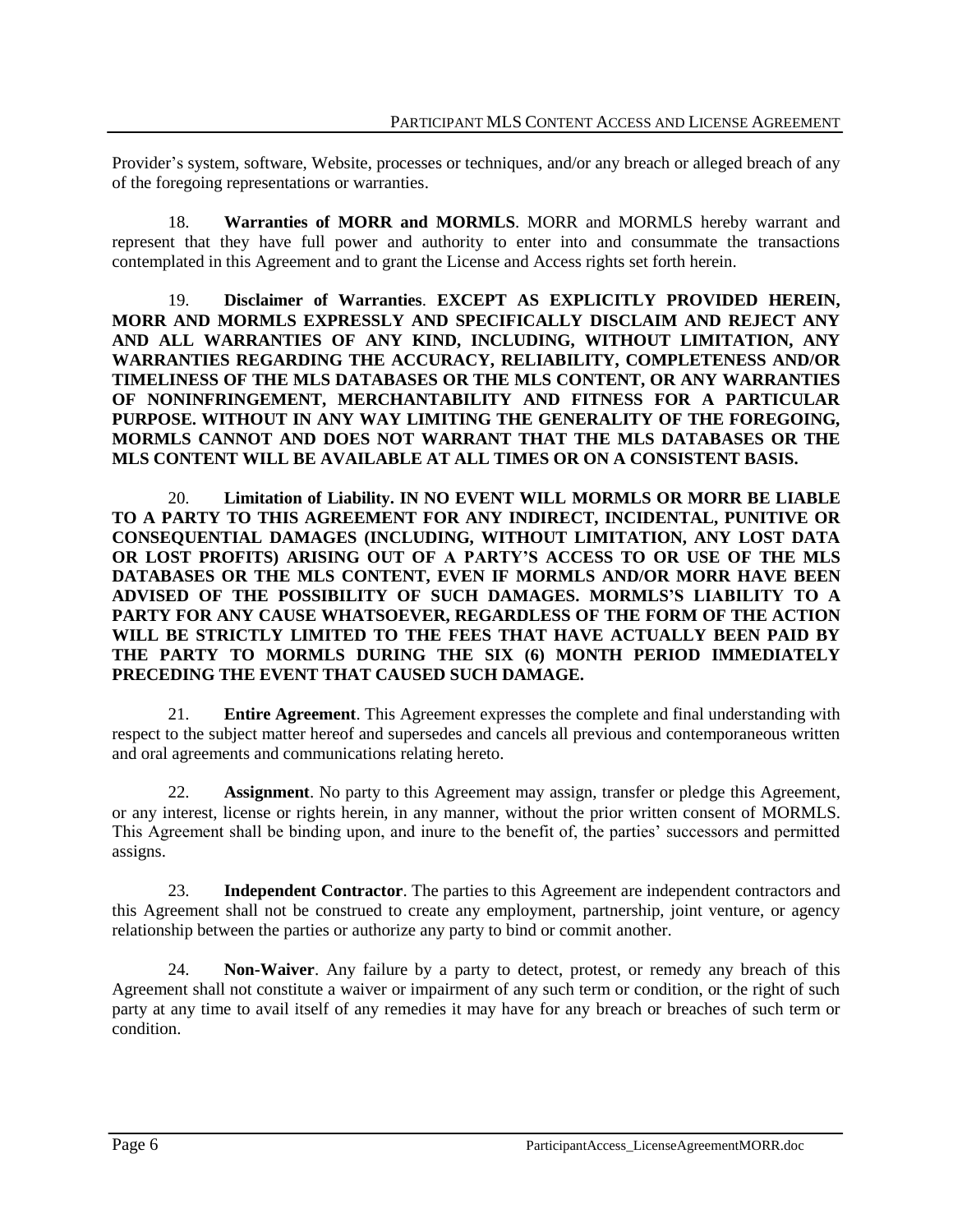25. **Severability**. If any provision hereof is declared illegal, invalid or unenforceable by a court of competent jurisdiction, such provision shall be ineffective only to the extent of such invalidity, so that the remainder of that provision and all remaining provisions of this Agreement will continue in full force and effect. Furthermore, in lieu of each such illegal, invalid or unenforceable provision, there shall be added automatically as part of this Agreement another provision or term as similar to the illegal, invalid or unenforceable provision as may be possible and that is legal, valid and enforceable.

26. **Force Majeure**. The parties to this Agreement shall not be in default by reason of any failure in performance of this Agreement if such failure arises, directly or indirectly, out of causes reasonably beyond the direct control or foreseeability of such party, including but not limited to, acts of God, U.S. or foreign governmental acts (in either a sovereign or contractual capacity) labor strikes, fire, flood, epidemic, acts of war, terrorist acts and/or freight embargoes.

27. **Notice**. All communications between the parties which are required or permitted to be in writing shall be (i) by hand delivery, with receipt obtained, or (ii) by prepaid, first class U.S. postal service mail, certified return receipt requested, or (iii) by e-mail or facsimile with confirmation of delivery, and sent to the attention of the parties executing this Agreement at the addresses specified in the first page of this Agreement. By written notice pursuant to this Section, a party may designate a different recipient or address for purposes hereof. Notice shall be deemed received when actually received or five (5) business days after such notice is mailed in accordance with this Section, whichever occurs first.

28. **Duty to Advise if Change in Information.** The parties agree to advise MORR of any change in the information provided in this Agreement including, but not limited to, names, addresses, and contact information. The failure to timely advise MORR of such changes may result in the termination of this License.

29. **Governing Law, Venue and Waiver of Jury Trial**. The interpretation of and performance under this Agreement will be construed in accordance with the laws of the State of New Jersey and the exclusive jurisdiction and venue for all disputes related hereto shall be in the appropriate state or federal court in Monmouth County, New Jersey. In any such action, suit, or proceeding, such court shall have personal jurisdiction over all the parties hereto, and service of process upon them under any applicable statutes, laws and rules shall be deemed valid and good. **Each party to this Agreement waives any right to a trial by jury in any action or proceeding to enforce or defend any rights under or relating to this Agreement, or any amendment, instrument, document or agreement delivered or which may in the future be delivered in connection with this Agreement or arising from any course of conduct, course of dealing, statements (whether verbal or written), actions of any of the parties to this Agreement or any other relationship existing in connection with this Agreement, and agrees that any such action or proceeding shall be tried before a court and not before a jury.**

30. **Attorneys' Fees**. In an action brought to enforce the terms and conditions of this Agreement, the prevailing party shall be entitled to recover from the nonprevailing party or parties all costs and expenses including reasonable attorneys' fees, incurred by the prevailing party in enforcing the Agreement.

31. **Permitted Uses**. The license granted under this Agreement for Access to the MLS Databases and the MLS Content is for one (1) and only one (1) permitted use as checked off below, and for no other purpose whatsoever.